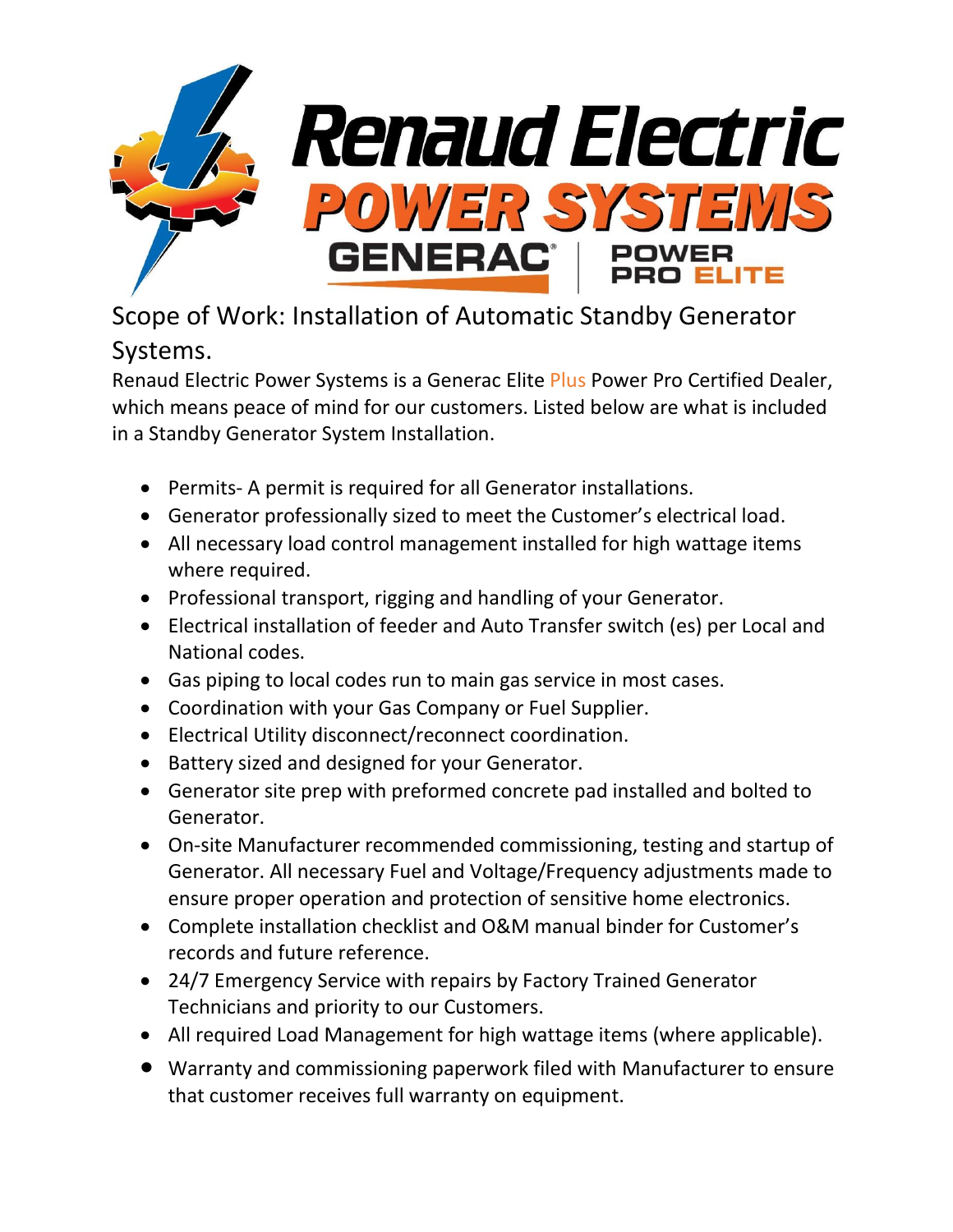

Since 1955, Renaud Electric has been Serving SW Washington and NW Oregon's Electrical and Heating and Cooling needs.

- Renaud Electric Power Systems is a one source Generac factory direct dealer. As part of the strongest dealer network in the Country we do not use 3<sup>rd</sup> party distributors to handle Service, Maintenance or Warranty issues.
- As a Generac Power Pro dealer, we have demonstrated the highest rating in customer satisfaction. And because of that, we can offer factory direct warranties that others cannot.
- We have more factory trained technicians than anyone in the area and offer 24/7 emergency service for our customers.
- In addition, we have a full Heating and Cooling Service Department to maintain and service our Customers Heating and Cooling Equipment. Which allows us to offer a one stop and more cost-effective solution to keep our Customer's equipment in top condition.
- Each Generator system is designed by our Factory trained Master Electrician to be properly sized for the electrical load.
- Every installation is professionally commissioned by a Factory trained Technician for optimum operation.
- We supply an O&M manual with information on the system, permit record and a complete consultation with the Customer or their Maintenance staff included on every installation.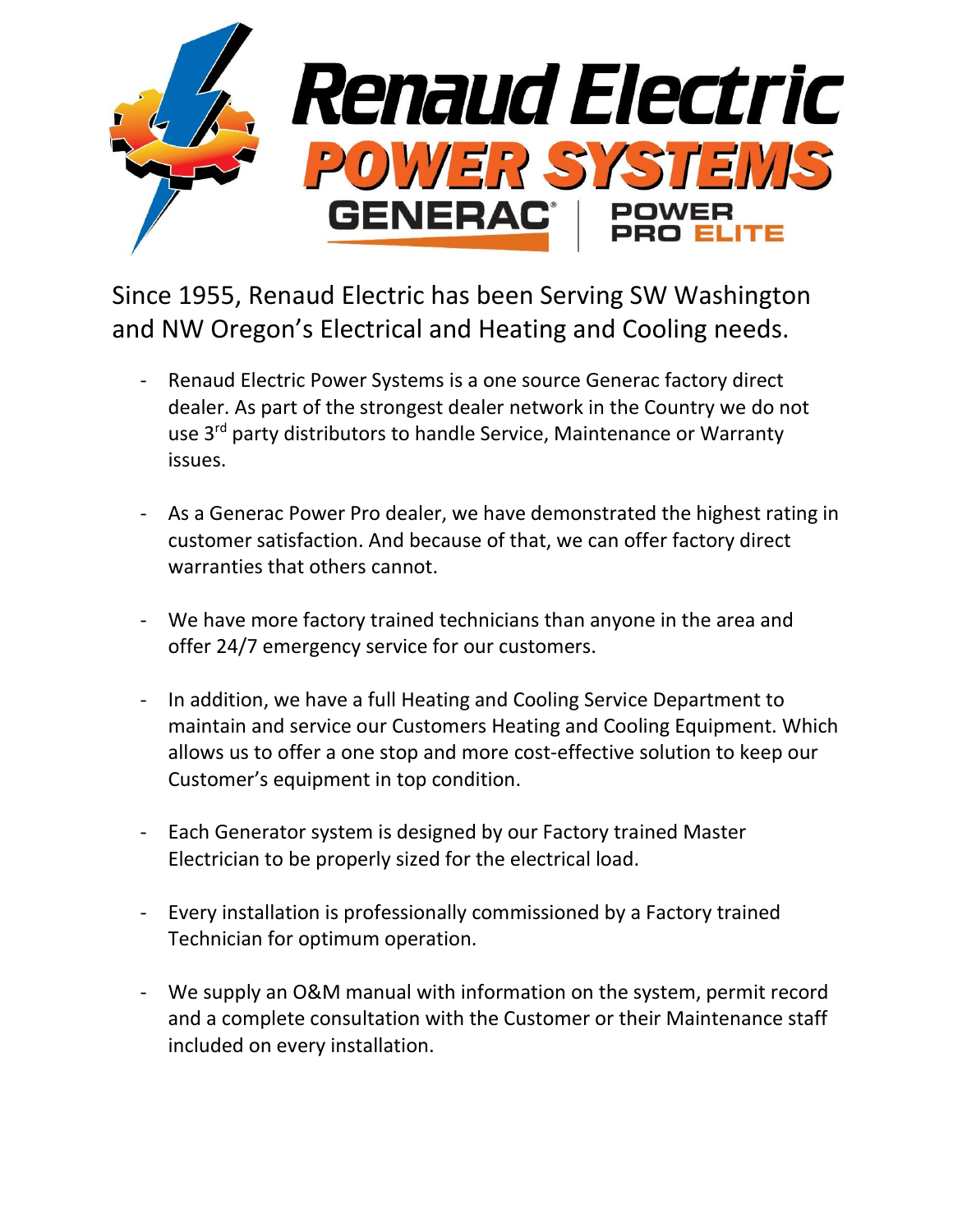

Generator Systems Description:

Essential Circuits: 7.5-10kw Generac with 8 to 16 circuit autotransfer switch. This system will operate:

- Well and septic pumps 1.5 HP max.
- Lighting, receptacle, and smaller appliance loads. Price range: \$7,500 - \$11,500

Essential-Optional Circuit/Small Home: 14-18kw Generac with 16 circuit to 200 amp auto-transfer switch. This system will operate:

- As a managed whole house system for smaller to medium sized homes. With 200 amp main service.
- Can also be used as a partial house system to control selected loads on larger or higher electrical usage home. Price range: \$10,000 - \$16,500

Medium to Large Home: 22-26kw Generac with 200 amp autotransfer switch. This system will operate:

- As managed whole house for medium to large homes and homes with 200 amp main service or 400 amp service with additional transfer switches.

Price range: \$15,000 - \$25,000

Extra Large Home/Commercial: Usually a liquid cooled or diesel generator. Price range: \$24,00-\$45,000

\*All prices are rough estimates not including local sales tax based on our scope of work document. Revised 02/11/2022.